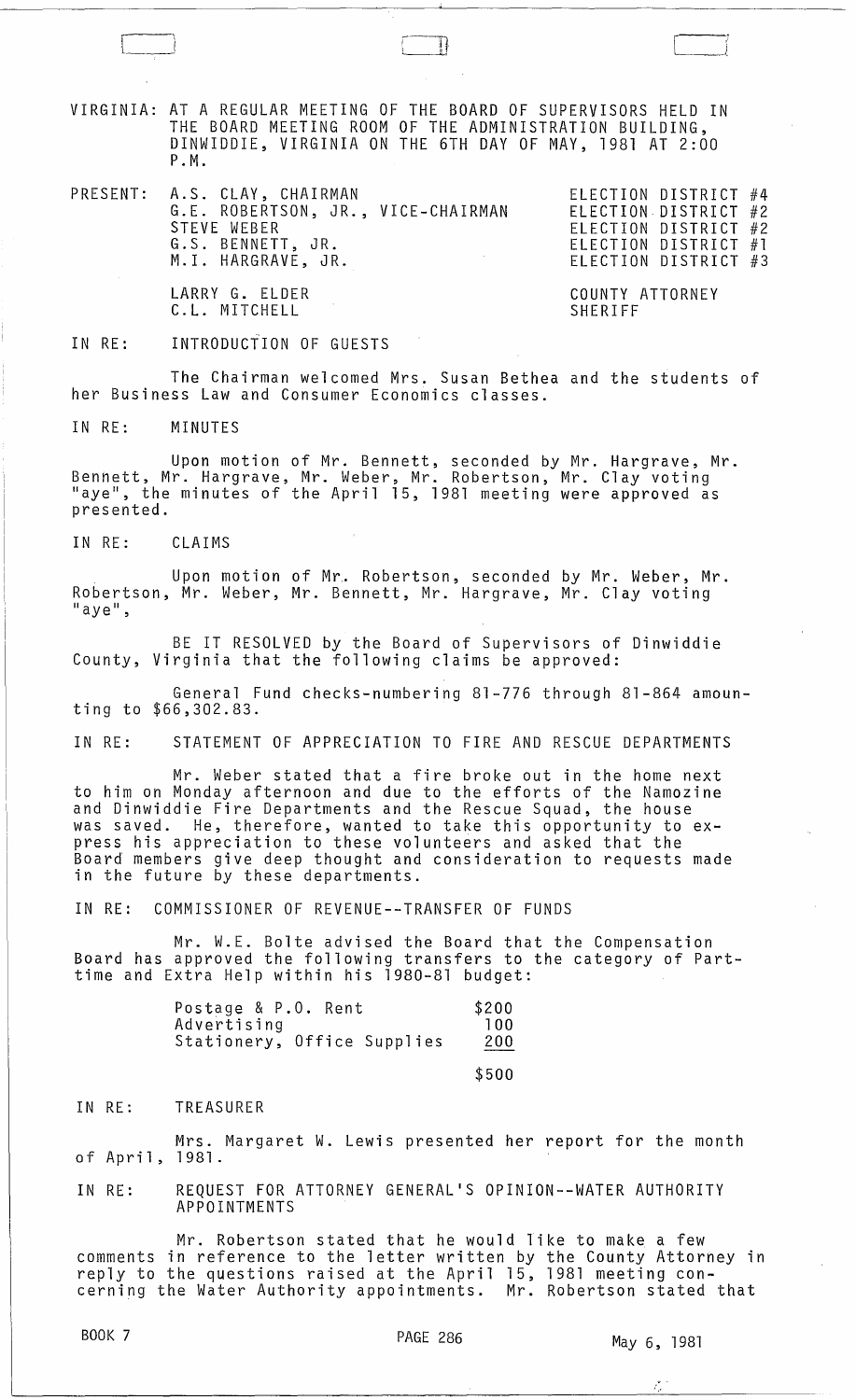he agreed with the following statements in Mr. Elder's letter of April 16, 1981:

1. "The minutes make it absolutely clear as to who the Board's majority intended to appoint"..

2. "In conclusion, it would appear that a simpler procedure could have been used in selecting the appointees" ...

Mr. Robertson stated, however, that Mr. Elder's letter did not address the points he raised. Mr. Robertson moved that the Board request an opinion from the Attorney General's Office on the points raised at the April 15, 1981 meeting concerning the Water Authority appointments. Mr. 'Weber seconded the motion.

Mr. Bennett asked if the County Attorney had any comment and if the Board could request an opinion on this ussue.

Mr. Elder stated that the Board had the right to request an oplnlon; however, he felt Mr. Robertson should clarify what he is requesting to be answered and include those points in his motion.

Mr. Robertson stated that the following points were to be included in his motion for clarification by the Attorney General's Office: "That at the point where the Board had voted for five individuals, five individuals were elected, and there was no need to vote on the 6th and 7th nominees. By voting as the Board did, seven men have been elected to a five-man board."

Mr. Elder stated that his letter did address those points as reference was made to Sec. 15.1-540 of the Virginia Supervisor's Manual; however, he would send the request to the Attorney General along with a copy of his letter and the minutes.

Mr. Robertson, Mr. Weber, Mr. Bennett, Mr. Clay voted "aye", Mr. Hargrave voted "nay".

IN RE: BUILDING INSPECTOR

Mr. James L. Blaha presented his report for the month of April, 1981.

IN RE: ANIMAL WARDEN

 $\pi$  .

Mr. L.A. Brooks, Jr., presented his report for the month of April, 1981.

IN RE: FOWL CLAIM--BILL ELLIOTT

Mr. L.A. Brooks, Jr., Animal Warden, appeared before the Board to review the fowl claim of Mr. Bill Elliott for two turkeys,<br>\$13 each, and one swan. A question had arisen at a prior meeting con-<br>cerning the value of the swan. Mr. Brooks recommended \$250. This cerning the value of the swan. Mr. Brooks recommended \$250. This was the amount requested by the owner, and after checking with pet shops in the area, Mr. Brooks found prices for swans starting at \$300 each.

Mr. Hargrave questioned whether swans were an eligible livestock claim. The County Attorney advised the Board that the claim on the swan was eligible to be paid; however, the County was only required to make payment if sufficient funds are available in the Dog Fund Account.

Mr. Hargrave moved that the claim be paid, totalling \$276, if funds are available. Mr. Bennett seconded the motion.

Mr. Robertson asked if they were setting a precedent by paying a claim like this. Mr. Clay agreed with Mr. Robertson stating that the County might be running into problems later.

Mr: Elder stated again that the County was only obligated to payout of funds available, and these funds were dog license

 $\mathcal{L}_{\text{max}}$ 

 $\sim$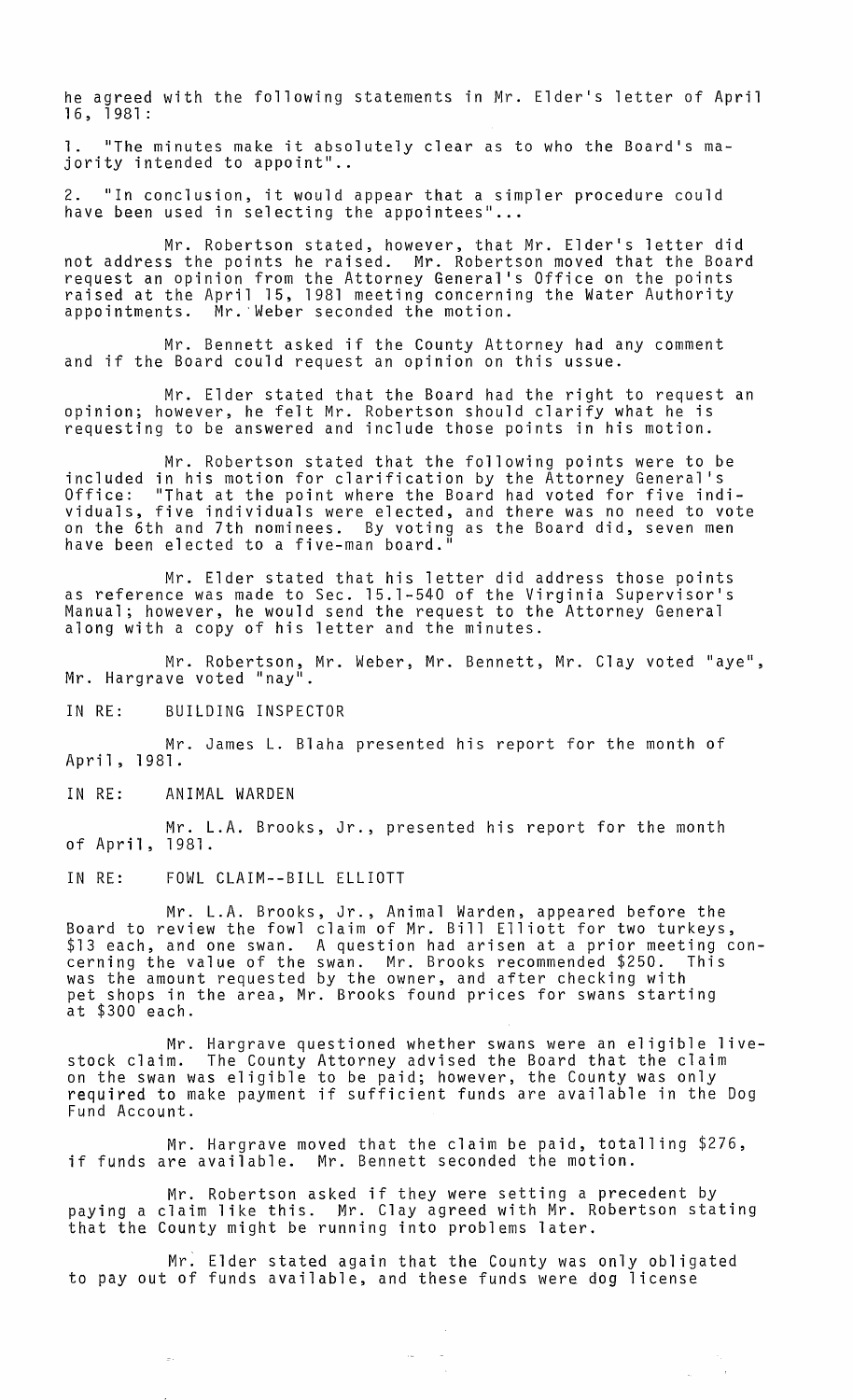fees and not County taxes.

Mr. Hargrave, Mr. Bennett, Mr. Weber, Mr. Clay voting "aye", Mr. Robertson voting "nay", Mr. Bill Elliott was awarded \$276 for two turkeys and one swan.

-~~ .--------------------------~ \_\_\_\_ ~ \_\_\_\_\_\_ L\_ \_\_\_\_\_\_\_\_\_\_\_\_\_\_\_\_\_\_\_\_\_\_\_\_\_\_\_\_\_\_\_\_\_\_\_\_\_\_ \_\_

IN RE: FOWL CLAIM--W.B. WALKER

 $\begin{bmatrix} 1 & 1 \\ 1 & 1 \end{bmatrix}$ 

Mr. L.A. Brooks, Jr., presented the claim of Mr. W.B. Walker for one hen, \$3.00, and one rooster, \$25.00. The Board had previously questioned paying \$25.00 for a rooster. Mr. Brooks advised the Board that it was a fighting game cock. Mr. Clay suggested that they pay the regular market price for a rooster.

Upon motion of Mr. Weber, seconded by Mr. Hargrave, Mr. Weber, Mr. Hargrave, Mr. Bennett voting "aye", Mr. Robertson, Mr. Clay voting "nay", Mr. W.B. Walker was awarded \$28.00 for one hen and one rooster.

IN RE: FOWL CLAIM--R. CROWDER

Upon motion of Mr. Bennett, seconded by Mr. Robertson, Mr. Bennett, Mr. Robertson, Mr. Weber, Mr. Hargrave, Mr. Clay voting "aye", Mr. R. Crowder was awarded \$165 for eleven turkeys.

IN RE: FOWL CLAIM--DONNA WHITE

Upon motion of Mr. Weber, seconded by Mr. Bennett, Mr. Weber, Mr. Bennett, Mr. Robertson, Mr. Hargrave, Mr. Clay voting "aye", Ms. Donna White was awarded \$63 for 21 chickens.

IN RE: LIVESTOCK CLAIM--VERNON RAGSDALE

As discussed at the iast meeting, the claim of Mr. Vernon Ragsdale for \$76 for one calf was again placed upon the agenda for reconsideration. Mr. Clay stated he had talked with Mr. Ragsdale and felt that the claim should be reconsidered.

The Animal Warden stated that after reviewing the evidence and finding no marks on the legs or hind quarters, he did not think the calf was killed by dogs. He further stated he found no dog tracks other than at the spot where the dogs were seen eating. He stated that the Veterinarian also found no evidence to sustain that the calf was killed by dogs.

Mr. Weber stated that this was the first time, there had been any doubt on a claim and felt the decision of the Board should remain as stated.

Since no motion was made, previous action by the Board to deny the claim remains as recorded.

IN RE: PUBLIC HEARING--VA. DEPARTMENT OF HIGHWAYS & TRANSPORTATION 1981-82 SECONDARY ROADS IMPROVEMENT BUDGET

This being the time and place as advertised in the Progress-<br>Index on Wednesday, April 22, 1981 and Wednesday, April 29, 1981 for the Board of Supervisors to conduct a public hearing jointly with the Department of Highways and Transportation to receive comments from interested citizens concerning the 1981-82 secondary roads improvement budget. The motified and issue of secondary

. Mr. B.C. Medlock, Assistant Resident Engineer, was present to open the hearing and answer any questions. He advised the Board that funds for road improvements were down 43% due to inflation, reduced revenues, and allocating more funds to maintenance.

The following comments were made:

1. Mr. W.M. Leonard appeared before the Board to request<br>that improvements be made to Route 601. He stated that in 1974, Mr. Lancaster informed him that the road was being surveyed to be widened

BOOK 7 PAGE 287 May 6, 1981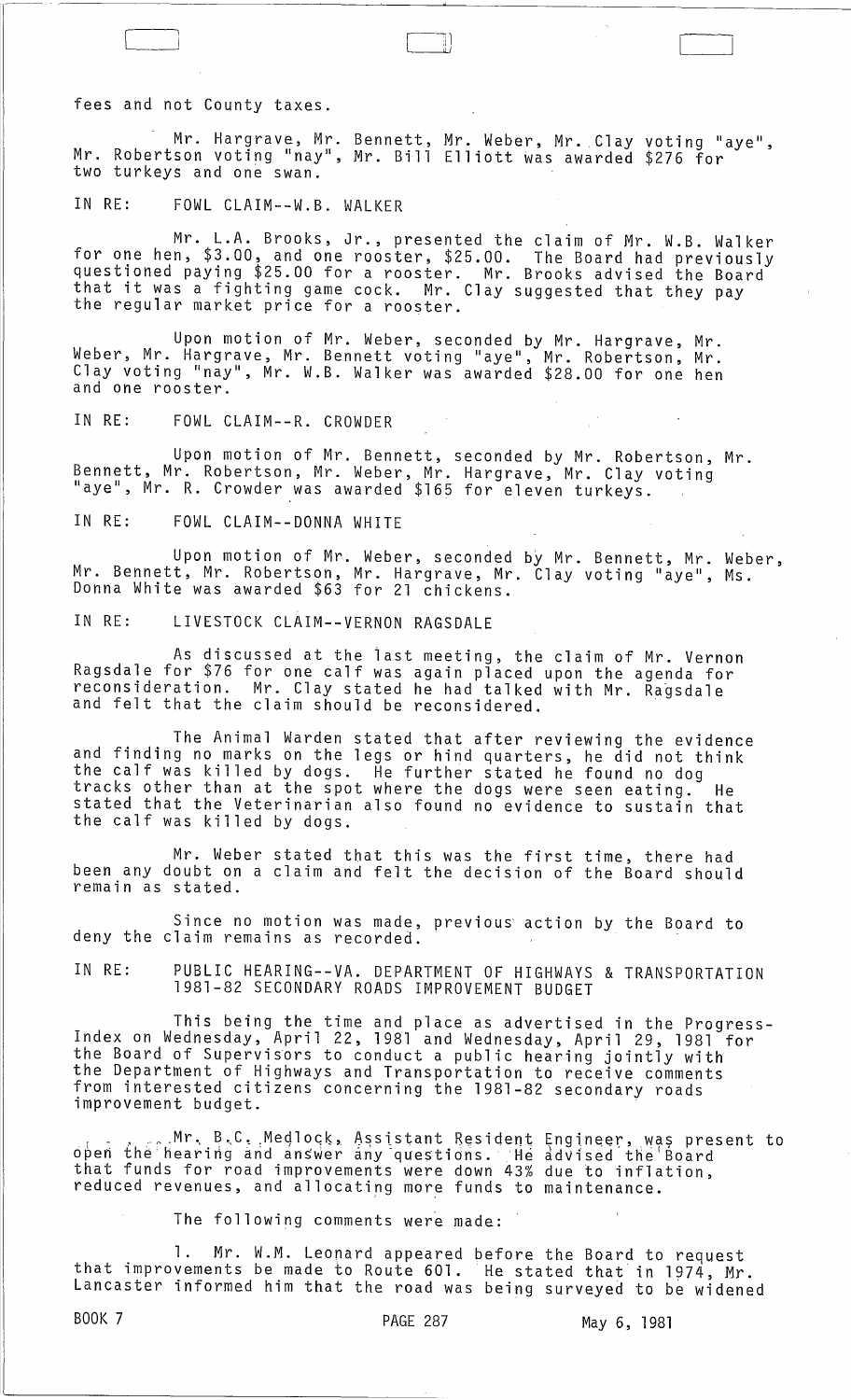and nothing was done. Then, in 1979, Mr. Perry informed him that funds were allocated for improvements on the road and nothing has been done. He further stated there were 65 families on the road with a potential for 60 more and it was time to do something to the road.

2. Mrs. Diane Glass appeared before the Board to request<br>that some maintenance work be done to the Walker Road to help the six families that live on the road to get in and out. She stated that when it rains, sometimes the creek overruns the bridge. She also stated that she agreed some work was needed on Rt. 601.

The County Administrator stated that the survey was done on the Walker Road and the plat recorded, so the Board must now on the waiker koad and the prat recorded, so t<br>establish a priority for it to be constructed.

Mr. Medlock stated that Rt. 601 was a high priority in the improvement program but funds were low. He stated that the Highway Department was preparing a plan to make improvements when funds become available, by lowering the design and trying to obtain funds from the legislature.

Mr. Robertson then asked the County Administrator to explain the procedure for having a road taken into the state secondary system.

Mr. Medlock distributed a copy of proposed revenues for 1981-82 and a list of projects to be considered by the Board. This concluded the public hearing.

IN RE: VIRGINIA DEPARTMENT OF HIGHWAYS AND TRANSPORTATION

Mr. B.C. Medlock, Assistant Resident Engineer, VDH&T, appeared before the Board to receive comments and answer any questions they might have.

Mr. Weber asked who was taking care of cutting the grass on 1-85 and U.S. #1. Mr. Medlock stated that funds would be drastically reduced after July, and that usually, cutting was postponed until after the cool weather. However, the Department will try to take care of the trouble spots.

Mr. Clay stated that a dangerous site problem exists at the intersection of Rt. 613 and U.S. Rt. 40 due to parking at Darvills Store. Mr. Medlock stated the Department would look into that pro-<br>blem.

Mr. Hargrave asked about the status of changing the stop sign to a yield sign where Rt. 619 intersects with U.S. #1 at Dinwiddie. Mr. Medlock stated that the location had been reviewed and the Department felt it was safer to leave the intersection as it is; however, if the Board wanted to push the issue, they might be able nowever, it the border is a more to a line to a more that  $\sim$ 

Mr. Medlock advised the Board that repair work had recently been done on the bridge on U.S. #1 North of the entrance to the Water Authority office. However, due to deterioration, it will eventually have to be replaced.

IN RE: DISCUSSION OF EMERGENCY 911 SERVICE

 $\sim$ 

 $\sim$   $\pm$   $\sim$ 

Mr. Robert F. Atkins, Jr., of the C&P telephone Co. appeared before the Board to explain the Emergency 911 Service and its benefits to Dinwiddie County.

" <sup>"</sup> After a brief discussion, Mr. Atkins advised the Board he should be able to provide them with a proposal on the Basic 911 Service for their consideration within 30 days.

IN RE: DISCUSSION OF LAKE CHESDIN & WHIPPERNOCK BOAT LANDINGS

The County Administrator stated he had discussed the boat landings with quite a few people and after further investigation made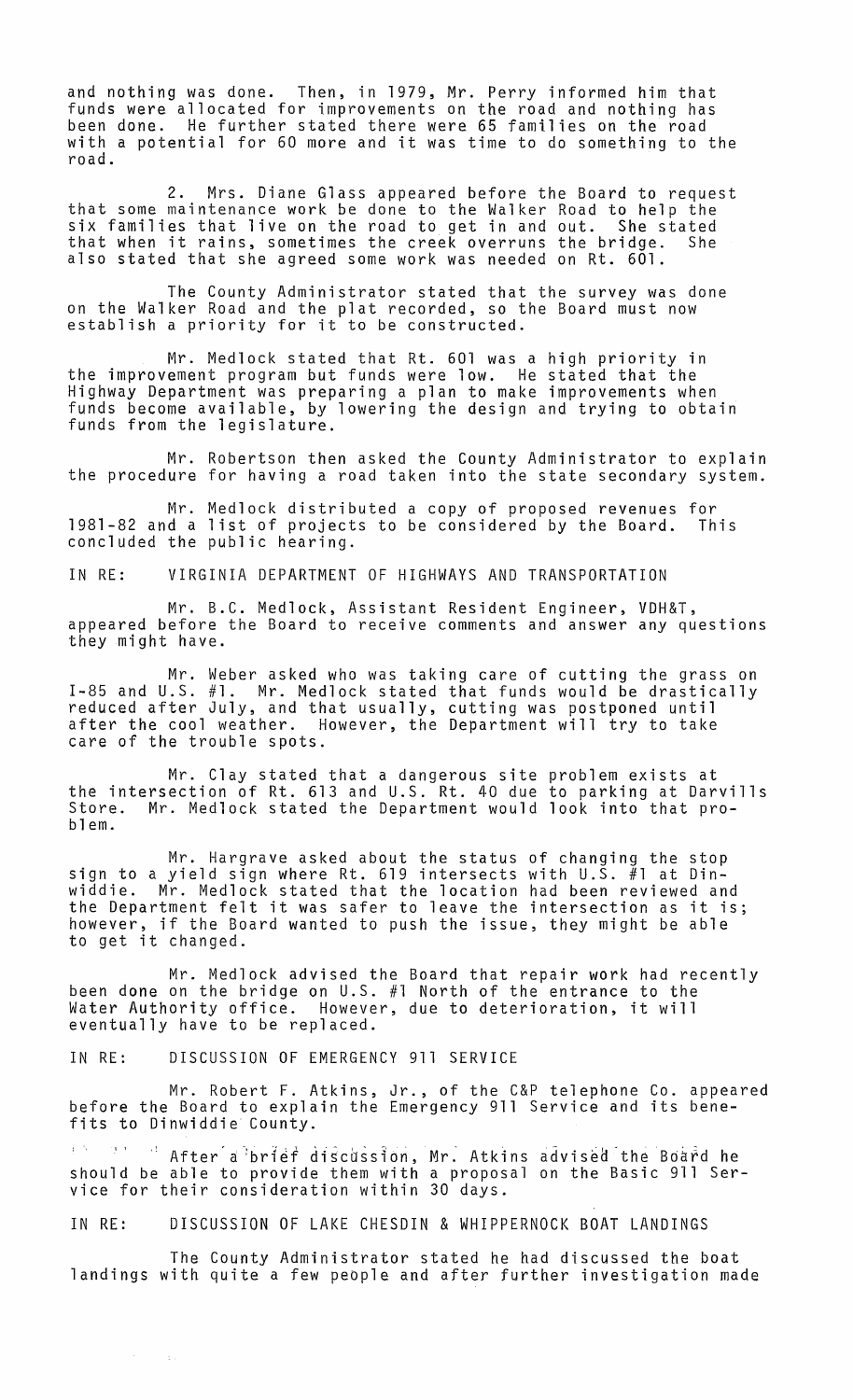the following recommendations:

1. Terminate the property and boat landing agreement with the Commission of Game and Inland Fisheries, effective October 31, 1981.

2. Request that the Commission of Game & Inland Fisheries adequately secure the Lake Chesdin and the Whippernock Boat Landings so they cannot be used and abused by the public.

3. If the Commission of Game and Inland Fisheries desires that these boat landings remain open, that the Board of Supervisors strongly urges the Commission to have 24 hour supervision and surveillance of these boat landings.

He further stated that abuse of the facilities was still occurring and both locations were becoming a real burden to the Sheriff's Department. He felt that it would just be too costly for the County to operate the facilities.

Mr. Hargrave asked if the County had authority to terminate the contract. The County Administrator stated 'yes', with 30 days notice prior to the anniversary date. Mr. Hargrave then stated that he couldn't see why tax money should cope with these problems. If people wouldn't abuse the facilities, it could be a nice place but he was ready to throw the towel in.

Mr. Robertson stated that he appreciated the recommendations *given* and agreed with Mr. Hargrave. He then asked if any thought had been *given* to asking the Commissibn to *give* 24 hour surveillance and asked what would happen if the State abandoned the locations.

The County Administrator stated the landings would have to be barricaded.

Mr. Weber stated he was opposed to closing the boat landings for the public. He would like to see something worked out with the Commission to leave these boat landings open.

. Mr. Hargrave stated that we wouldn't be closing the landings by withdrawing from the agreement. It would then be the State's responsibility.

Mr. Clay agreed that the State should have the responsibility<br>of operating the landings.

Mr. Weber stated that he felt the County did have some responsibility.

The County Administrator was instructed to discuss the boat landings further with the Commission and place it on the August agenda for consideration.

IN RE: MEMORANDUM OF UNDERSTANDING--DINWIDDIE SOIL SURVEY

The County Administrator presented a Memorandum of Understanding for the Board's consideration for the ongoing Soil *Survey.*  This agreement is between the Soil Conservation Service, Virginia Polytechnic Institute and State University, the Va. Soil & Water Conservation Commission, Appomattox River Soil & Water Conservation District and. the Board of Supervisors and outlines the description of the work and the responsibility of each agency.

Mr. Hargrave questioned the need of the involvement of all the other agencies when the work was being paid for by the County. the other agencies when the work was being paid for by the county.<br>He stated that he was afraid the cost would be raised if the other agencies wanted different standards than what the County does, requiring additional work. The Director of Planning advised the Board that the cost to the County would not go above what had been agreed to in the Cooperative Agreement  $#58-33\overline{A}7-0-1$ .

Upon motion of Mr. Hargrave, seconded by Mr. Weber, Mr.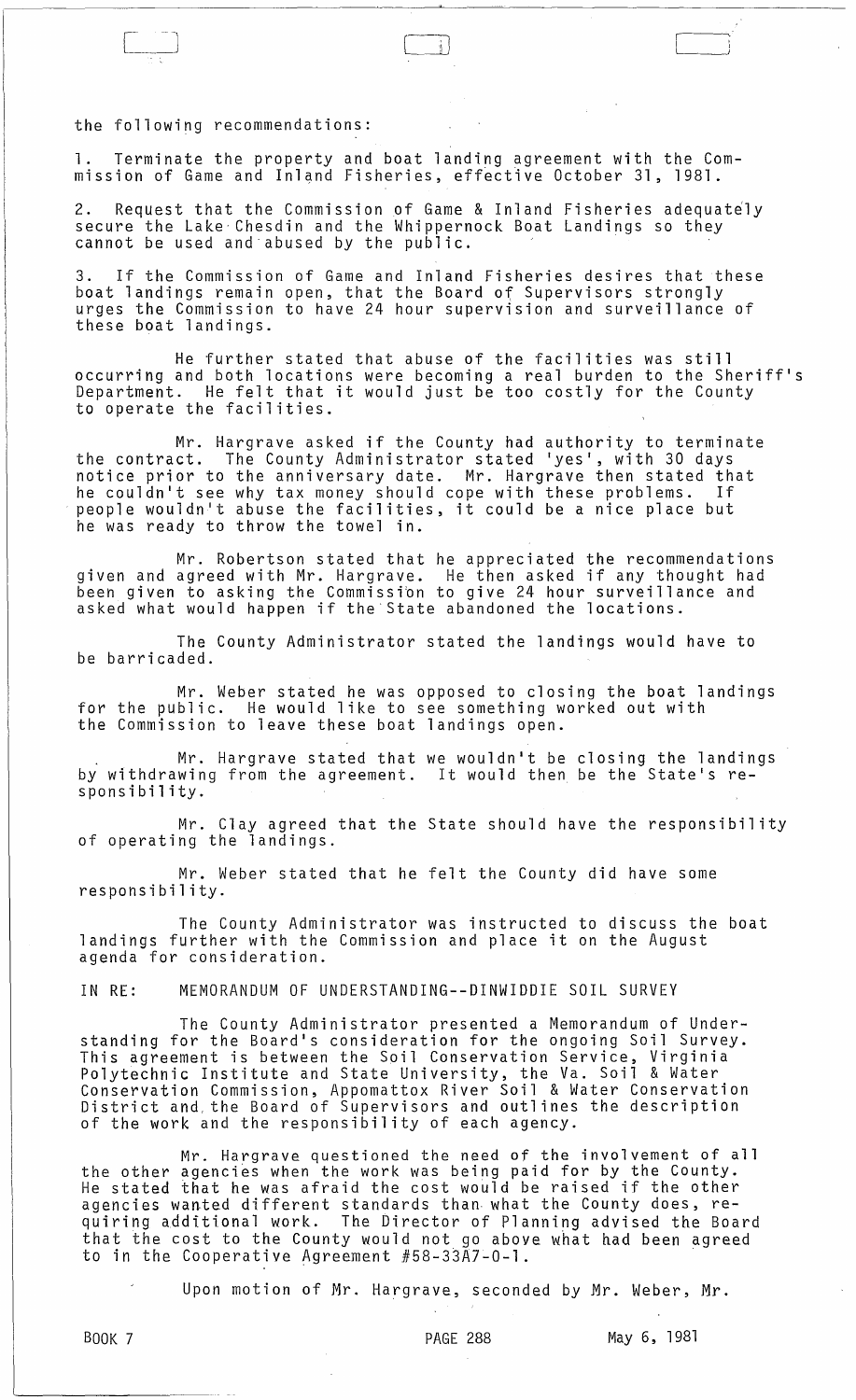Hargrave, Mr. Weber, Mr. Bennett, Mr. Robertson, Mr. Clay voting<br>"aye",

BE IT RESOLVED by the Board of Supervisors of Dinwiddie County, Virginia that the Memorandum of Understanding concerning the Dinwiddie Soil Survey be approved contingent upon review and concurrence by the Director of Planning; and

BE IT FURTHER RESOLVED by the Board of Supervisors of Dinwiddie County, Virginia that the Chairman be authorized to sign said Agreement on behalf of the County.

## IN RE: SCAVENGING AT DUMPSTER LOCATIONS

Mr. Frank Freudig appeared before the Board to discuss the problem of scavenging at the dumpster locations. He advised the Board that this almost caused him to hit a child at the dumpster location on U.S. Rt. 460. He stated there was a real need to regulate this practice.

The County Administrator stated that scavenging was not allowed and should be posted on the dumpsters and the sign at the Rt. 460 location. He further stated that the Sheriff's Department would be asked to step up their surveillance.

IN RE: AIRPORT AUTHORITY--REQUEST FOR SOILS INFORMATION

The Director of Planning appeared before the Board on behalf of the Airport Authority to request permission to obtain preliminary soils information for their industrial sites during the ongoing soil survey. He asked the Board to consider allowing the soil survey team to do this work for the Authority.

IN RE: RECESS

The Chairman declared a recess at 3:50 P.M. The meeting reconvened at 4:00 P.M.

IN RE: PUBLIC HEARING DATE--1981-82 BUDGET AND TAX RATE

After a brief discussion, Mr. Robertson stated that he could see no fUrther cuts in the budget at this point and would suggest that a public hearing be set to receive citizen input.

Upon motion of Mr. Robertson, seconded by Mr. Weber, Mr. Robertson, Mr. Weber, Mr. Bennett, Mr. Hargrave, Mr. Clay voting liaye", the public hearing for the 1981-82 budget was set for Wednesday, June 3, 1981, budget presentation at 7:00 P.M. and period to receive public input beginning at 8:00 P.M.; to be held at the Cafeteria of the Dinwiddie County Senior High School.

IN RE: AUTHORIZATION TO ADVERTISE 1981 TAX RATE

Upon motion of Mr. Hargrave, seconded by Mr. Bennett, Mr. Hargrave, Mr. Bennett, Mr. Weber, Mr. Robertson, Mr. Clay voting "aye", the following tax rates for 1981 were authorized to be advertised for a public hearing:

| Real Estate         | .82  |
|---------------------|------|
| Mobile Homes        | .82  |
| Mineral Lands       | .82  |
| Public Service      |      |
| Equalized           | .82  |
| Unequalized         | 4.40 |
| Personal Property   | 5.50 |
| Machinery and Tools | 5.50 |
| Farm Machinery      | 4.00 |

## IN RE: APPOMATTOX REGIONAL LIBRARY

. H

Mrs. Cornelia Roberts stated that the Appomattox Regional Library Board had not received any feedback since their 1981-82 budget request was submitted and wondered if the Board would like for them to present their budget, or be present at the budget hearing.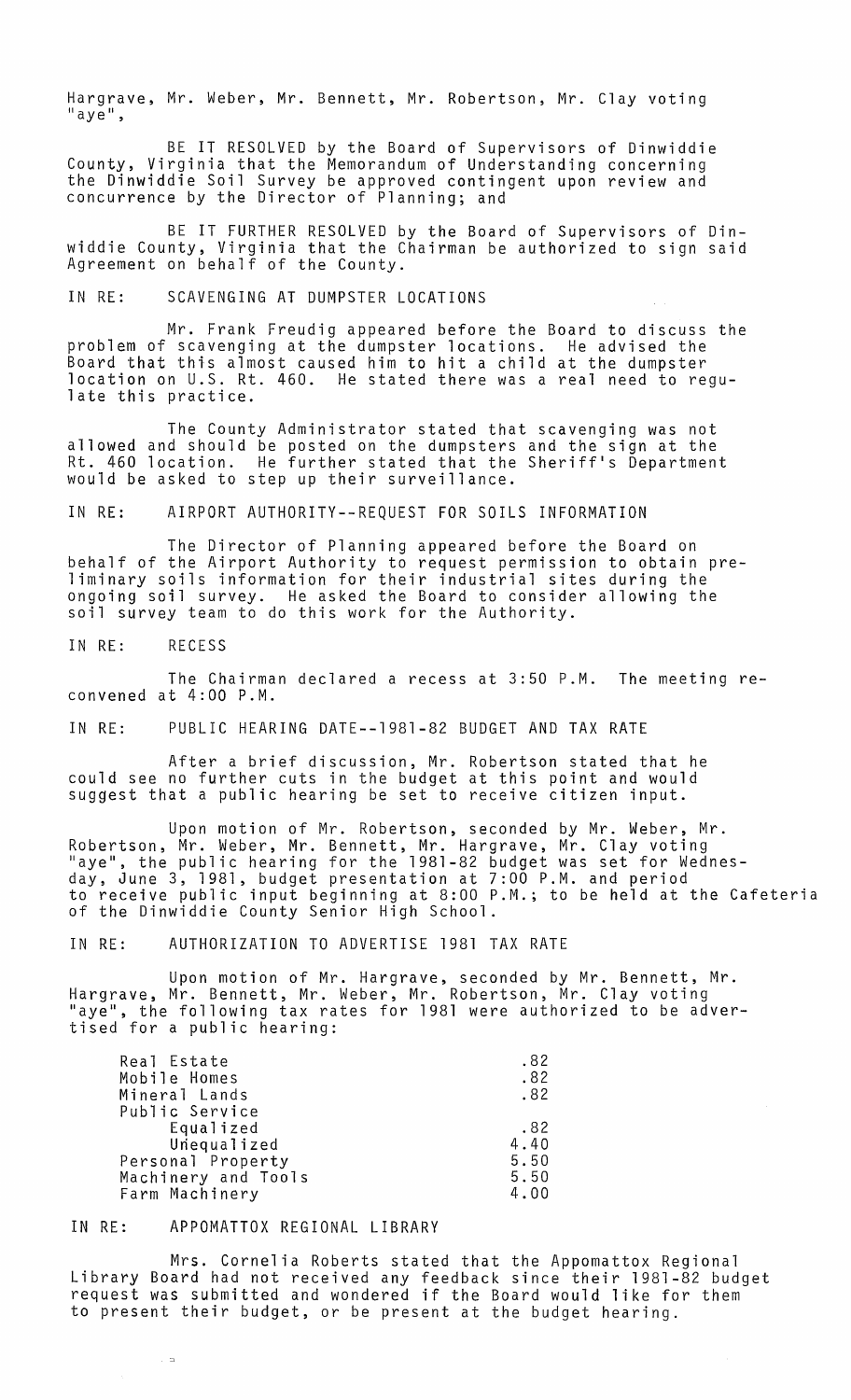The members stated they would like the Library Board members to be present; however, they would not be called upon to present their budget.

IN RE: REDUCTION IN 1981-82 SCHOOL BOARD ALLOCATION

Dr. Richard L. Vaughn, Supt. of Schools, appeared before the Board to ask for suggestions in areas to reduce the School Board budget by the \$266,000 cut given by the Board of Supervisors. He stated that with the reduction, he could not find a way to provide the 9% salary increase for the teachers.

 $\Box$  :

Mr. Weber stated that he could not understand Dr. Vaughn's statement and hoped the School Board would find a way to provide the 9% increase, even if something else had to be cut.

Mr. Hargrave suggested postponing the purchase of the maintenance and driver education vehicles. He stated that the Board had given considerable thought to how the cut could be made without affecting teachers' salaries.

Mr. Robertson stated that he would be very unhappy if the teachers ' salaries are cut and hoped the Board will do what they can to keep the 9% salary increase.

Mr. Bennett stated that he was hesitant to make suggestions after last year and he would issue a challenge to the School Board to keep their budget within the funds allocated.

IN RE: EXECUTIVE SESSION

Upon motion of Mr. Bennett, seconded by Mr. Hargrave, Mr. Bennett, Mr. Hargrave, Mr. Weber, Mr. Robertson, Mr. Clay voting "aye", pursuant to Sec. 2.1-344 (1) of the Virginia Freedom of Information Act, the Board moved into Executive Session at 4:40 P.M. to discuss "salaries". The Board reconvened into Open Session at 5:07 P.M.

IN RE: ADJOURNMENT

Upon motion of Mr. Weber, seconded by Mr. Robertson, Mr. Weber, Mr. Robertson, Mr. Bennett, Mr. Hargrave, Mr. Clay voting "aye", the meeting adjourned at 5:07 P.M.

ATTEST

CLAY, A.S. CHAIRN ΆN